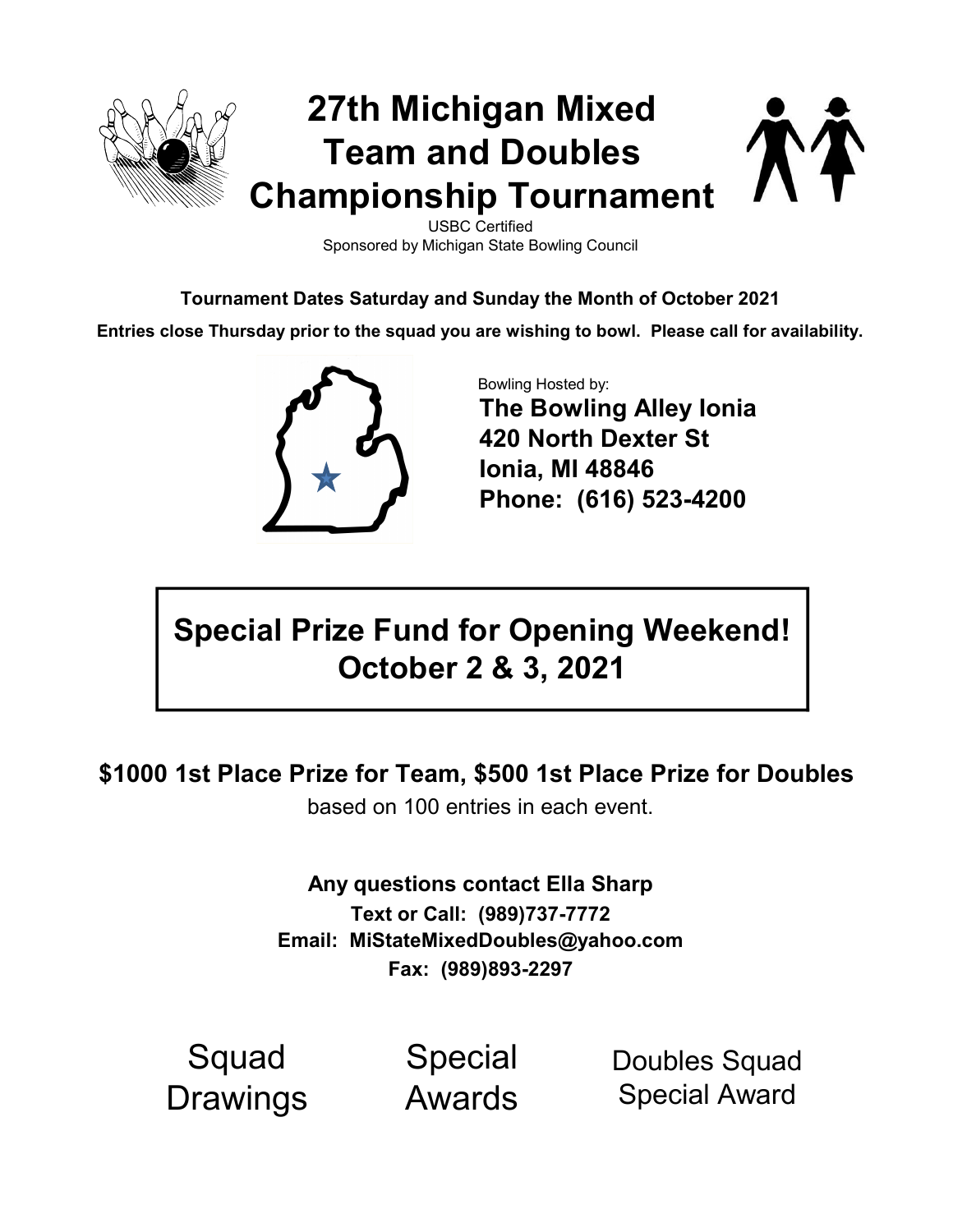# Team Captain: Entry No.

|                     | Name:    |        | Office Us |
|---------------------|----------|--------|-----------|
|                     | Address: |        |           |
|                     | City:    | State: |           |
|                     | Zip Code |        |           |
|                     | Phone:   |        |           |
|                     | Email:   |        |           |
| <b>TEAM NAME:</b>   |          |        |           |
| <b>ASSOCIATION:</b> |          |        |           |

### HANDICAP TEAM EVENT

| Squad<br># | Circle<br>One | 2020-21<br>Average | Name<br>See Rule #8 |  | Address | USBC ID# |
|------------|---------------|--------------------|---------------------|--|---------|----------|
|            | F/M           |                    | и                   |  |         |          |
|            | F/M           |                    | 2                   |  |         |          |
|            | F/M           |                    | 3                   |  |         |          |
|            | F/M           |                    | 4                   |  |         |          |

### HANDICAP DOUBLES EVENT

| Squad<br># | Circle<br>One | 200-21<br>Average | Name<br>See Rule #8 |  | Address<br>(If not listed above) |  | USBC ID #    | Hcp<br>A/E |
|------------|---------------|-------------------|---------------------|--|----------------------------------|--|--------------|------------|
|            | F/M           |                   | 1                   |  |                                  |  | N            |            |
|            | F/M           |                   | $\overline{2}$      |  |                                  |  | N            |            |
|            | F/M           |                   | 1                   |  |                                  |  | N            |            |
|            | F/M           |                   | $\overline{2}$      |  |                                  |  | $\mathsf{N}$ |            |

# OPTIONAL SCRATCH DIVISION (MUST ENTER HANDICAP DIVISION TO ENTER SCRATCH DIVISION)

| Name | Team | Doubles <b>All</b> |  |
|------|------|--------------------|--|
|      |      |                    |  |
|      |      |                    |  |
|      |      |                    |  |
|      |      |                    |  |

Please read Optional Scratch Division Rules on backside of entry.

May get in Optional Scratch All Events without getting in Optional Scratch Team or Doubles.

e Only R / E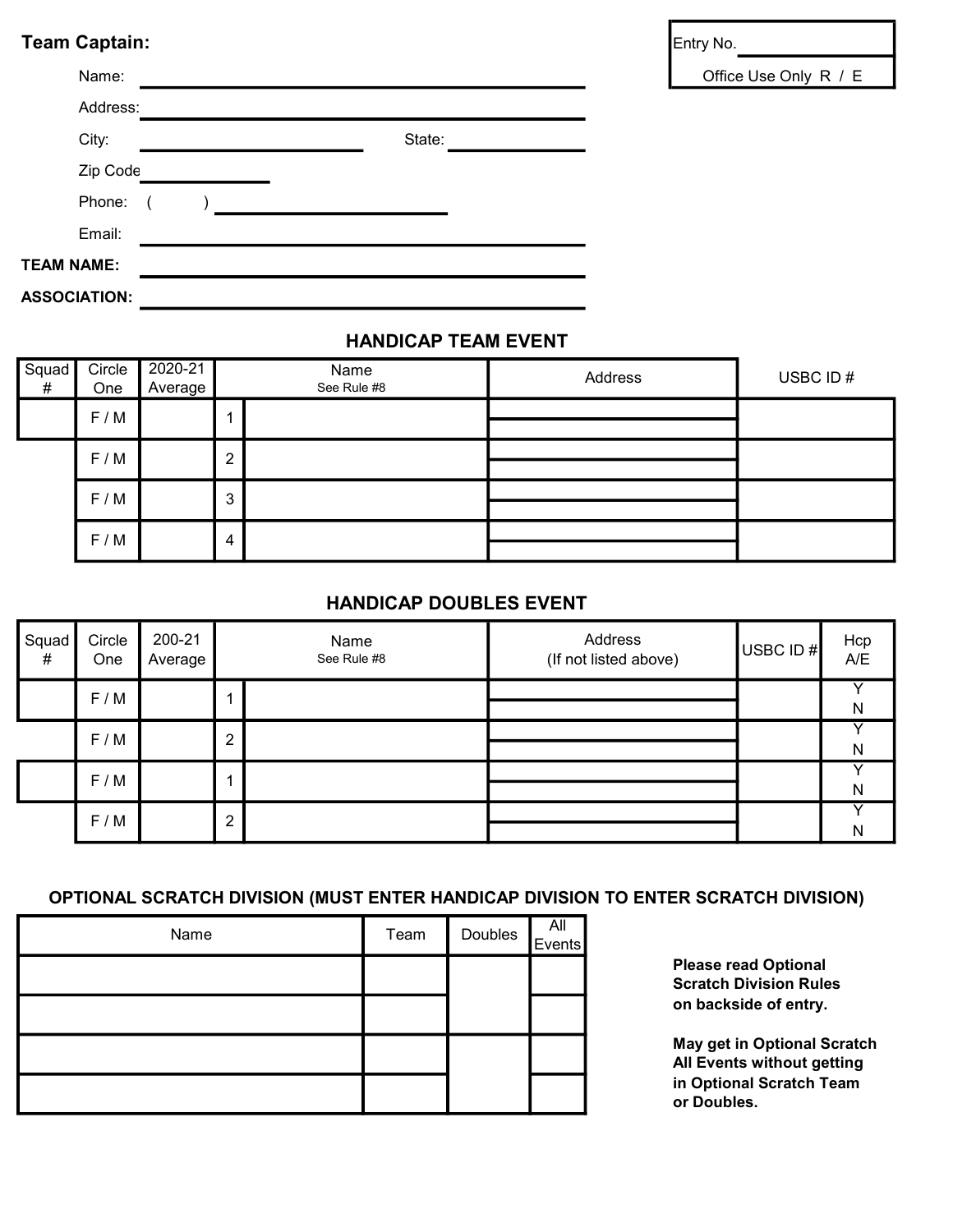|  |  |  | Please put squad number on entry form in Squad # box. |  |  |
|--|--|--|-------------------------------------------------------|--|--|
|--|--|--|-------------------------------------------------------|--|--|

|     | <b>Doubles Squads</b>          |                     |     | <b>Team Squads</b>             |           |
|-----|--------------------------------|---------------------|-----|--------------------------------|-----------|
| #1  | October 2 (Special Prize Fund) | 11:00 AM            | #2  | October 2 (Special Prize Fund) | $2:30$ PM |
| #3  | October 3 (Special Prize Fund) | $9:00$ AM           | #4  | October 3 (Special Prize Fund) | 12:30 PM  |
| #5  | October 9                      | 11:00 AM            | #6  | October 9                      | $2:30$ PM |
| #7  | October 10                     | $9:00 \, \text{AM}$ | #8  | October 10                     | 12:30 PM  |
| #9  | October 16                     | 11:00 AM            | #10 | October 16                     | $2:30$ PM |
| #11 | October 17                     | $9:00$ AM           | #12 | October 17                     | 12:30 PM  |
| #13 | October 23                     | 11:00 AM            | #14 | October 23                     | 2:30 PM   |
| #15 | October 24                     | $9:00$ AM           | #16 | October 24                     | 12:30 PM  |

# Team Squads

| #2  | October 2 (Special Prize Fund) | $2:30$ PM |
|-----|--------------------------------|-----------|
| #4  | October 3 (Special Prize Fund) | 12:30 PM  |
| #6  | October 9                      | 2:30 PM   |
| #8  | October 10                     | 12:30 PM  |
| #10 | October 16                     | 2:30 PM   |
| #12 | October 17                     | 12:30 PM  |
| #14 | October 23                     | 2:30 PM   |
| #16 | October 24                     | 12:30 PM  |

# Double and Team Events can be bowled on the same day.

| <b>Entry Fee Per Event Per Bowler</b>               |    |       |    |       |  |  |  |
|-----------------------------------------------------|----|-------|----|-------|--|--|--|
| <b>Optional Scratch</b><br><b>Handicap Division</b> |    |       |    |       |  |  |  |
| <b>Bowling Fee</b>                                  | S  | 6.75  | S  |       |  |  |  |
| <b>Prize Fund</b>                                   | \$ | 8.25  | \$ | 9.00  |  |  |  |
| <b>Expenses</b>                                     | \$ | 6.00  | \$ | 1.00  |  |  |  |
| Total                                               | S  | 21.00 | \$ | 10.00 |  |  |  |
| <b>Optional All Events</b>                          | S. | 5.00  |    |       |  |  |  |

Squad Leaders of 10 Teams and/or 20 Sets of Doubles will receive a free entry into that event.

|                                                     | <b>Entry Fee Calculations</b>                                              |   |       |               |       |
|-----------------------------------------------------|----------------------------------------------------------------------------|---|-------|---------------|-------|
|                                                     | <b>Handicap Division</b>                                                   |   |       |               |       |
|                                                     | Number of Bowlers                                                          | X | Fee   |               | Total |
| Team                                                | 4                                                                          | X | 21.00 | \$            |       |
| Doubles                                             |                                                                            | X | 21.00 | $\frac{1}{2}$ |       |
| <b>All Events</b>                                   |                                                                            | X | 5.00  | \$            |       |
| Total                                               |                                                                            |   |       | \$            |       |
|                                                     | <b>Optional Scratch Division</b>                                           |   |       |               |       |
|                                                     | Number of Bowlers                                                          | x | Fee   |               | Total |
| Team                                                | 4                                                                          | X | 10.00 | \$            |       |
| Doubles                                             |                                                                            | X | 10.00 | \$            |       |
| <b>All Events</b>                                   |                                                                            | X | 10.00 | \$            |       |
| Total                                               |                                                                            |   |       | \$            |       |
| <b>GRAND TOTAL</b>                                  |                                                                            |   |       | \$            |       |
| <b>Make Checks Payable to:</b>                      | <b>Michigan State Mixed Tournament</b>                                     |   |       |               |       |
| <b>Mail To:</b><br><b>Ella Sharp</b><br>401 Main St | <b>Bay City, MI 48706</b>                                                  |   |       |               |       |
|                                                     | Call or text Ella Sharp at (989)737-7772 or Email MiStateMixedDoubles@vaho |   |       |               |       |

Questions: Call or text Ella Sharp at (989)737-7772 or Email MiStateMixedDoubles@yahoo.com